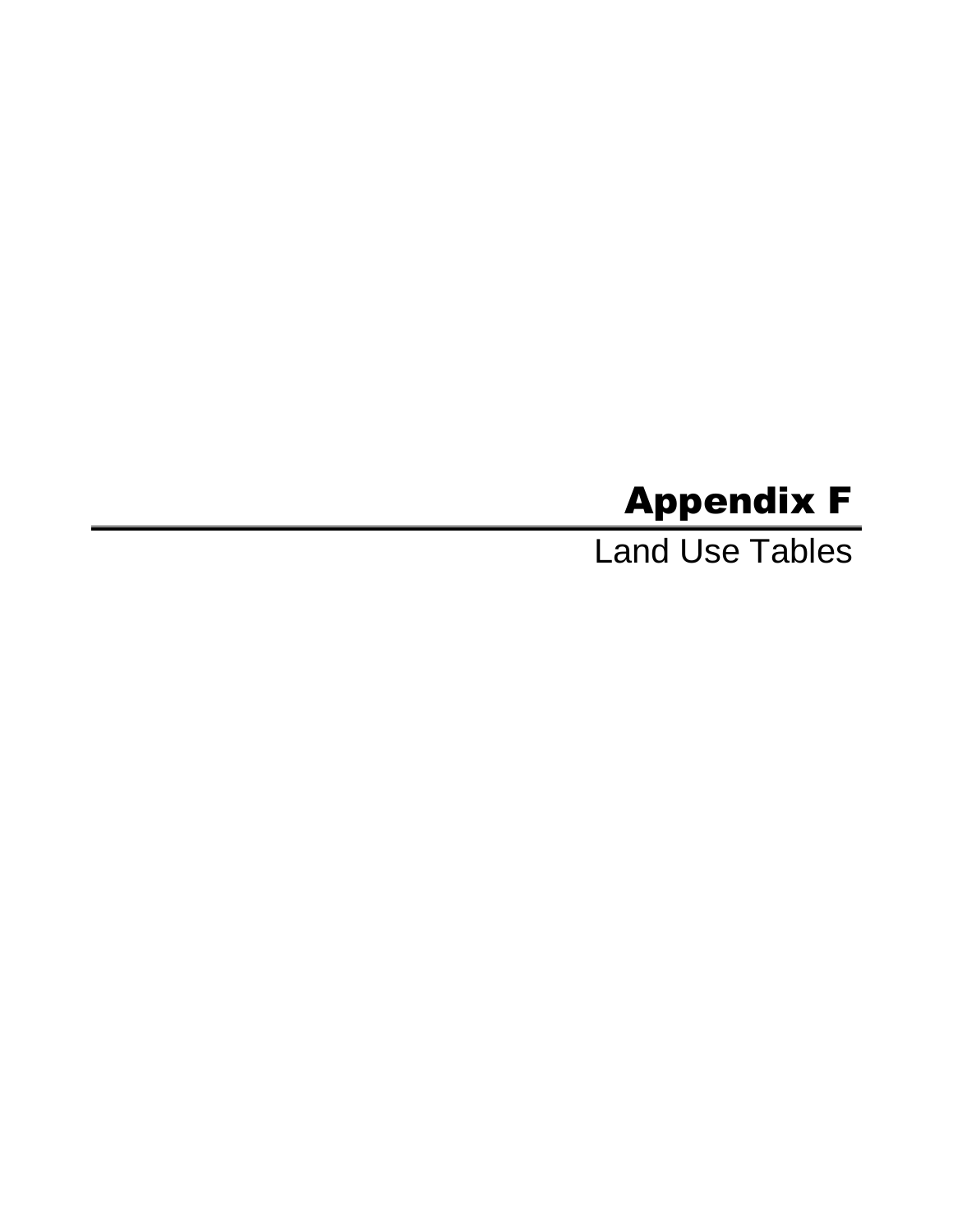# Appendix F Land Use Tables

| <b>Objective/Policy</b>                                                                                                                                                                                                                                                                                                       | <b>Would the Project Conflict?</b>                                                                                                                                                                                                                                                                                                                                                                                                                                                                                                                                                                                                                                                                                                                                                                                                                                                                                                                                                                                                                                                                                              |
|-------------------------------------------------------------------------------------------------------------------------------------------------------------------------------------------------------------------------------------------------------------------------------------------------------------------------------|---------------------------------------------------------------------------------------------------------------------------------------------------------------------------------------------------------------------------------------------------------------------------------------------------------------------------------------------------------------------------------------------------------------------------------------------------------------------------------------------------------------------------------------------------------------------------------------------------------------------------------------------------------------------------------------------------------------------------------------------------------------------------------------------------------------------------------------------------------------------------------------------------------------------------------------------------------------------------------------------------------------------------------------------------------------------------------------------------------------------------------|
| <b>Land Use Chapter</b>                                                                                                                                                                                                                                                                                                       |                                                                                                                                                                                                                                                                                                                                                                                                                                                                                                                                                                                                                                                                                                                                                                                                                                                                                                                                                                                                                                                                                                                                 |
| Section 2. Issue One: Distribution of Land Use                                                                                                                                                                                                                                                                                |                                                                                                                                                                                                                                                                                                                                                                                                                                                                                                                                                                                                                                                                                                                                                                                                                                                                                                                                                                                                                                                                                                                                 |
| Policy 3.1.2: Allow for the provision of sufficient<br>public infrastructure and services to support the<br>projected needs of the City's population and<br>within<br>patterns<br>businesses<br>the<br>0f<br>use<br>established in the community plans as guided by<br>the Framework Citywide Long-Range Land Use<br>Diagram. | No Conflict. While this policy refers to the citywide<br>provision of public infrastructure, as discussed in Section<br>IV.J.1, Utilities and Service Systems-Water Supply and<br>Infrastructure, and Section IV.J.2, Utilities and Service<br>Systems-Energy Infrastructure, of this Draft EIR, and the<br>Initial Study included in Appendix A of this Draft EIR, the<br>Project would not require the construction of public<br>services facilities, the construction of which would cause<br>significant environmental impacts. In addition, utilities to<br>the Project Site would have capacity to serve the<br>Project. Therefore, the Project would not conflict with<br>this policy.                                                                                                                                                                                                                                                                                                                                                                                                                                   |
| Policy 3.1.3: Identify area for the establishment of<br>new open space opportunities to serve the<br>needs of existing and future residents. These<br>opportunities may include a citywide linear<br>network of parklands and trails, neighborhood<br>parks, and urban open spaces.                                           | While this policy relates to citywide<br>No Conflict.<br>provision of open space and the Project is not proposing<br>residential uses, for which open space is required, the<br>Project would incorporate a variety of open space and<br>amenities throughout the Site.<br>The building would<br>include terraces that would be located on multiple levels<br>throughout the building and would feature outdoor dining<br>seating, lounge seating, and landscaping. The Project<br>would include tenant terraces on Levels 2, 4, 5, 8, 9, and<br>the roof which would provide seating, lounge areas, and<br>landscaping.<br>Meanwhile Level 10 would include a<br>restaurant/entertainment terrace.<br>Additional common<br>open space would be provided on the first floor of the<br>building and would include the plaza stairs, outdoor<br>dining seating, new trees, and raised planters.<br>The<br>Project would provide approximately 33,100 square feet<br>of open space (500 square feet of which would be a<br>publicly accessible ground floor plaza). Therefore, the<br>Project would not conflict with this policy. |
| Allow<br>3.1.5:<br>amendments<br>Policy<br>to<br>the<br>community plans and coastal plans to further<br>refine General Plan Framework Element land use<br>boundaries and categories to reflect local<br>conditions, parcel characteristics, existing land<br>uses, and public input. These changes shall be                   | No Conflict.<br>While this policy relates to the City<br>allowing community plan amendments, the Project would<br>require an amendment to the Hollywood Community<br>Plan from Medium Residential to Limited Manufacturing<br>to match the balance of the Project Site. The Project<br>would require a Vesting Zone Change from R3 and MR1                                                                                                                                                                                                                                                                                                                                                                                                                                                                                                                                                                                                                                                                                                                                                                                      |

| Table 1                                                              |
|----------------------------------------------------------------------|
| <b>Objectives and Policies of the General Plan Framework Element</b> |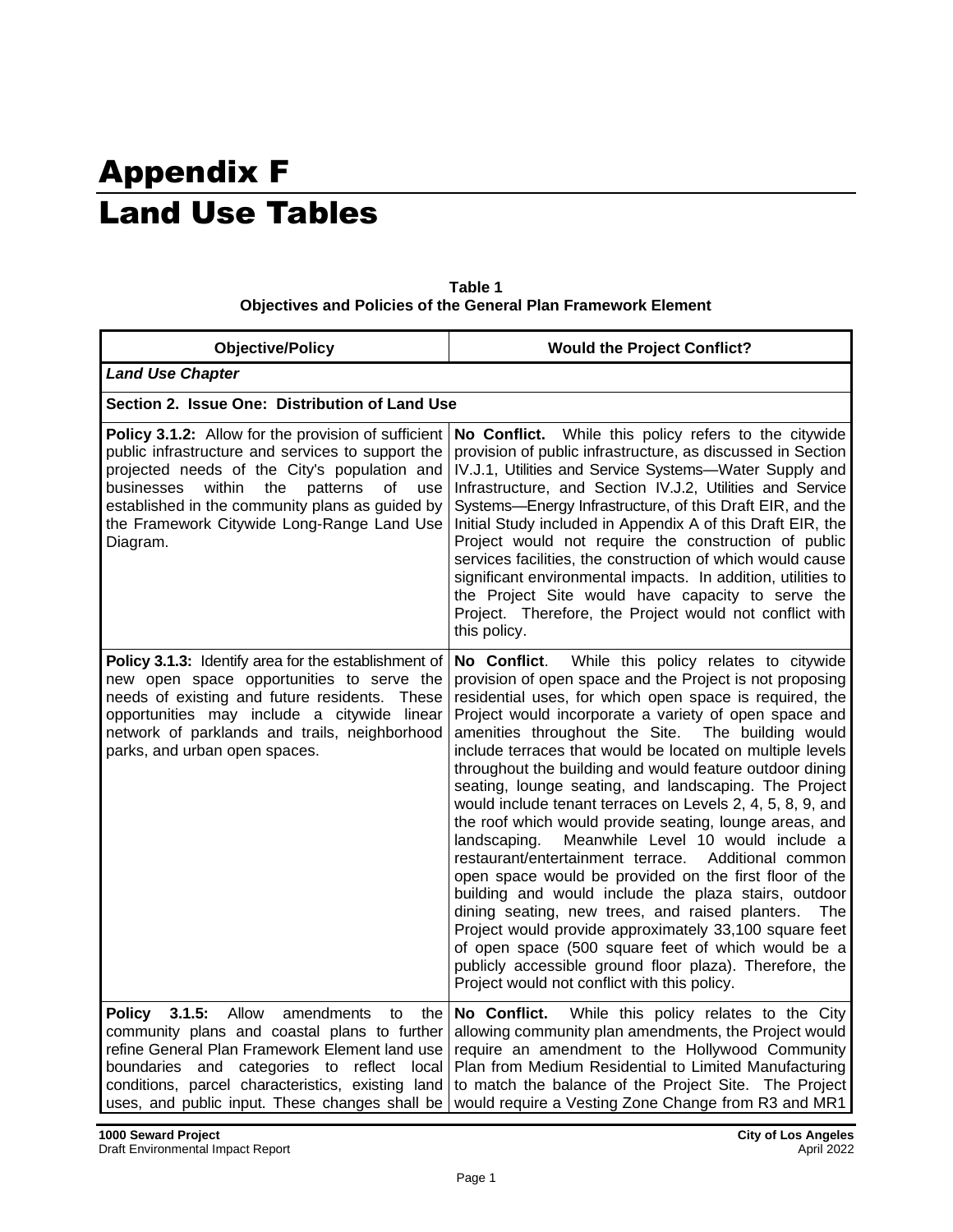# **Table 1 (Continued) Objectives and Policies of the General Plan Framework Element**

| <b>Objective/Policy</b>                                                                                                                                                                                                                                                                                                                                                                                                                                                                                  | <b>Would the Project Conflict?</b>                                                                                                                                                                                                                                                                                                                                                                                                                                                                                                                                                                                                                                                                                                                                                                                                                                                                                                                                                                                                                                                                                                                                                                                                                      |
|----------------------------------------------------------------------------------------------------------------------------------------------------------------------------------------------------------------------------------------------------------------------------------------------------------------------------------------------------------------------------------------------------------------------------------------------------------------------------------------------------------|---------------------------------------------------------------------------------------------------------------------------------------------------------------------------------------------------------------------------------------------------------------------------------------------------------------------------------------------------------------------------------------------------------------------------------------------------------------------------------------------------------------------------------------------------------------------------------------------------------------------------------------------------------------------------------------------------------------------------------------------------------------------------------------------------------------------------------------------------------------------------------------------------------------------------------------------------------------------------------------------------------------------------------------------------------------------------------------------------------------------------------------------------------------------------------------------------------------------------------------------------------|
| allowed provided (a) that the basic differentiation<br>and relationships among land use districts are<br>maintained, (b) there is no reduction in overall<br>additional<br>housing<br>capacity,<br>and<br>(c)<br>environmental review is conducted in accordance<br>with the California Environmental Quality Act<br>should the impacts of the changes exceed the<br>levels of significance defined and modify the<br>conclusions<br>the<br>Framework<br>Element's<br>of<br>Environmental Impact Report. | to M1 to allow for office use across the entire Project<br>Site, as well as a Height District Change from Height<br>District No. 1 to Height District No. 2 with a D Limitation<br>to allow a 4.5:1 FAR. With a mix of land uses, including<br>office and neighborhood-serving commercial, the Project<br>would maintain the basic differentiation and relationships<br>among land use districts.<br>In addition, the Project is<br>subject to environmental review in accordance with<br>CEQA. Therefore, the Project would not conflict with this<br>policy.                                                                                                                                                                                                                                                                                                                                                                                                                                                                                                                                                                                                                                                                                          |
| <b>Policy 3.1.9:</b> Assure that fair treatment of<br>people of all races, cultures, incomes, and<br>education<br>levels<br>with<br>respect<br>to<br>the<br>development, implementation and enforcement<br>of environmental laws, regulations, and policies,<br>including affirmative efforts to inform and involve<br>environmental groups, especially environmental<br>justice groups, in early planning stages through<br>notification and two-way communication.                                     | While this policy applies to the City,<br>No Conflict.<br>pursuant to CEQA, the City and the Project Applicant<br>have engaged with the community throughout the<br>planning and environmental review process.<br>In.<br>accordance with CEQA Section 15082, a Notice of<br>Preparation (NOP) of a Draft EIR was prepared to<br>provide the public, nearby residents and property<br>owners, responsible agencies, and other interested<br>parties with information regarding the Project and its<br>potential environmental effects. In accordance with<br>Governor's Executive Order N-25-20, a virtual public<br>scoping meeting was held on January 7, 2021 to share<br>information regarding the Project and the environmental<br>review process and to receive written public comments<br>regarding the scope and content of the environmental<br>analysis. Public comments on the Draft and Final EIR<br>will also be received and a public hearing will be held on<br>the Project. Thus, the Project does not conflict with this<br>policy.                                                                                                                                                                                                     |
| Objective 3.2:<br>Provide for the<br>spatial<br>distribution of development that promotes an<br>improved quality of life by facilitating a reduction<br>of vehicle trips, vehicle miles traveled, and air<br>pollution.<br><b>Policy 3.2.3:</b> Provide for the development of<br>land use patterns that emphasize pedestrian/<br>bicycle access and use in appropriate locations.                                                                                                                       | No Conflict. While this is a citywide objective, the<br>Project supports this vision of development. Specifically,<br>the Project is located in an area well served by public<br>transit. The Project Site is located approximately one<br>southwest of the<br>Metro<br>Line<br>mile<br>B<br>(Red)<br>Hollywood/Vine Station. In addition to the Metro B Line<br>(Red), the Project Site is also served by Metro bus line 4<br>located approximately 0.2 mile northeast of the Project<br>Site; and DASH Hollywood located approximately 0.4<br>mile north of the Project Site. In addition, Metro bus<br>lines 210 and 224 also operate within 0.5 mile of the<br>Project Site. Furthermore, the Project would provide a<br>total of 58 bicycle parking spaces. In addition, the<br>ground floor retail and restaurant uses and streetscape<br>improvements proposed by the Project would promote<br>walkability in the vicinity of the Project Site. The Project<br>also include a Transportation<br>would<br>Demand<br>Management (TDM) Program pursuant to Project Design<br>Feature TR-PDF-1 and impacts with respect to vehicle<br>miles traveled (VMT) would be less than significant.<br>Therefore, the Project would provide opportunities for |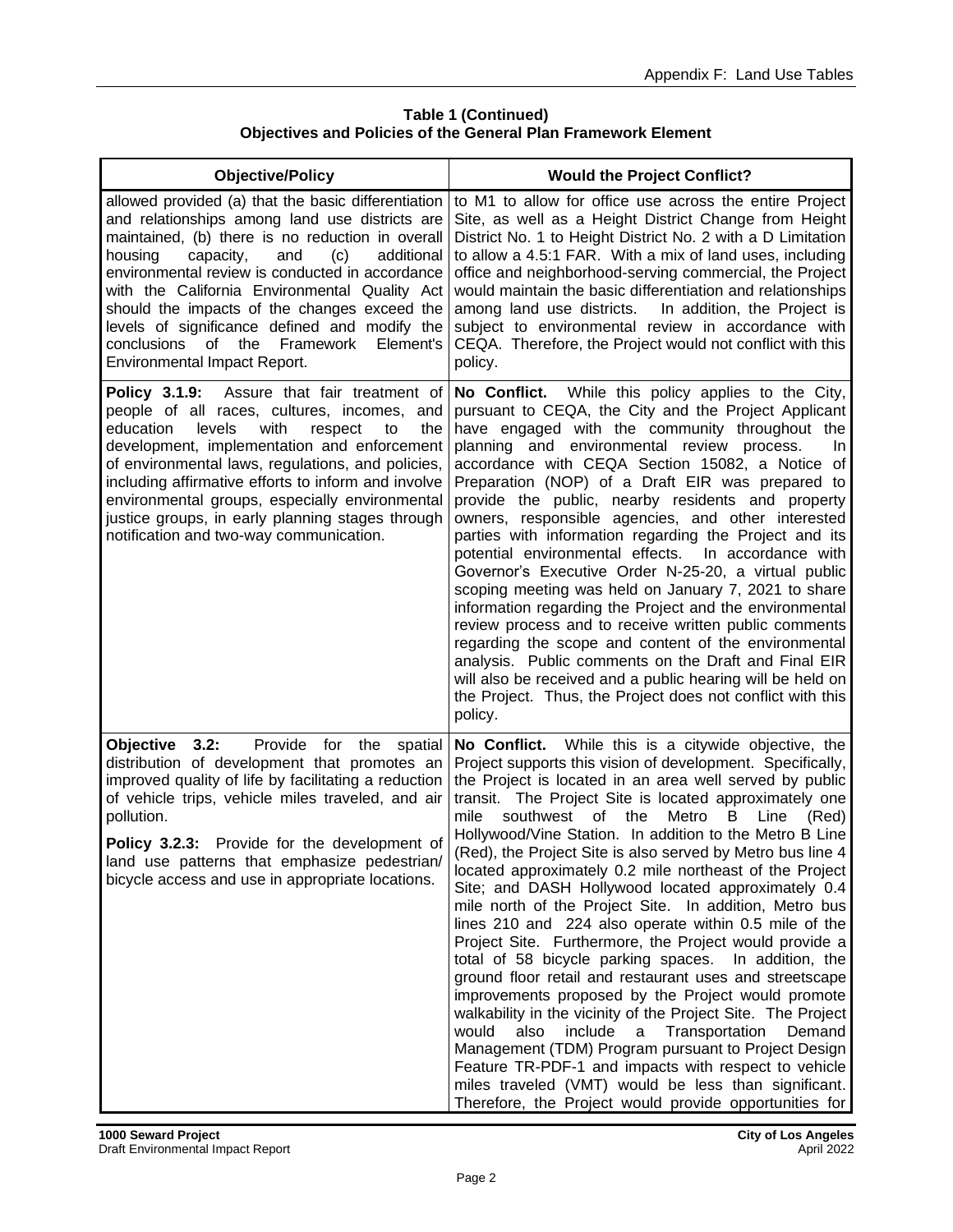| <b>Objective/Policy</b>                                                                                                                                                                                                                                                                                                        | <b>Would the Project Conflict?</b>                                                                                                                                                                                                                                                                                                                                                                                                                                                                                                                                                                                                                                                     |
|--------------------------------------------------------------------------------------------------------------------------------------------------------------------------------------------------------------------------------------------------------------------------------------------------------------------------------|----------------------------------------------------------------------------------------------------------------------------------------------------------------------------------------------------------------------------------------------------------------------------------------------------------------------------------------------------------------------------------------------------------------------------------------------------------------------------------------------------------------------------------------------------------------------------------------------------------------------------------------------------------------------------------------|
|                                                                                                                                                                                                                                                                                                                                | the use of alternative modes of transportation, including<br>convenient access to public transit and opportunities for<br>walking and biking, thereby promoting an improved<br>quality of life and facilitating a reduction in vehicle trips,<br>VMT, and air pollution. Thus, the Project would not<br>conflict with this policy.                                                                                                                                                                                                                                                                                                                                                     |
| 3.3:<br><b>Objective</b><br>Accommodate<br>projected<br>population and employment growth within the<br>City and each community plan area and plan for<br>provision<br>of<br>adequate<br>the<br>supporting<br>transportation and utility infrastructure and public<br>services.                                                 | No Conflict. As detailed in the Initial Study prepared for<br>the Project, which is included in Appendix A of this Draft<br>EIR, the Project does not include residential uses that<br>would generate population growth, but the Project's<br>employment growth would be well within SCAG's<br>projections for the Subregion, which serve as the basis<br>for the Framework Element's demographics projections<br>and planned provisions of transportation and utility<br>infrastructure and public services. Therefore, the Project<br>would not require the construction of utilities or<br>transportation infrastructure and the Project would not<br>conflict with this objective. |
| Section 3. Issue Two: Uses, Density, Characteristics-Neighborhood Districts                                                                                                                                                                                                                                                    |                                                                                                                                                                                                                                                                                                                                                                                                                                                                                                                                                                                                                                                                                        |
| <b>Policy 3.8.4:</b> Enhance pedestrian activity by the<br>design and siting of structures.                                                                                                                                                                                                                                    | No Conflict. The Project would enhance pedestrian<br>activity along Seward Street, Romaine Street, and<br>Hudson Avenue through building design and proposed<br>streetscape amenities including new landscaping, street<br>trees, and lighting, as well as by providing ground-level<br>community-serving retail and restaurant use.                                                                                                                                                                                                                                                                                                                                                   |
| Policy 3.9.5: Promote pedestrian activity by the<br>design and siting of structures in accordance<br>with Pedestrian-Oriented District Policies 3.16.1<br>through 3.16.3.                                                                                                                                                      | No Conflict. Refer to Policy 3.8.4 above.                                                                                                                                                                                                                                                                                                                                                                                                                                                                                                                                                                                                                                              |
| <b>Policy 3.9.7:</b> Provide for the development of<br>public<br>streetscape<br>improvements,<br>where<br>appropriate.                                                                                                                                                                                                         | No Conflict. Refer to Policy 3.8.4 above. In addition,<br>there are currently no street trees adjacent to the Project<br>Site and the Project would provide eight street trees<br>along Romaine Street and Hudson Avenue, which would<br>provide shading to users of the sidewalks. Thus, the<br>Project would not conflict with this policy.                                                                                                                                                                                                                                                                                                                                          |
| Section 3. Issue Two: Uses, Density, Characteristics<br><b>Industrial</b>                                                                                                                                                                                                                                                      |                                                                                                                                                                                                                                                                                                                                                                                                                                                                                                                                                                                                                                                                                        |
| Section 3. Issue Two: Uses, Density, Characteristics-Transit Stations                                                                                                                                                                                                                                                          |                                                                                                                                                                                                                                                                                                                                                                                                                                                                                                                                                                                                                                                                                        |
| Focus mixed commercial/<br>Objective 3.15:<br>residential uses, neighborhood-oriented retail,<br>employment opportunities, and civic and quasi-<br>public uses around urban transit stations, while<br>protecting and preserving surrounding low-<br>density neighborhoods from the encroachment<br>of incompatible land uses. | No Conflict. While this is a citywide objective, the Project<br>would support it by providing a new commercial<br>development with employment opportunities in an area<br>well served by public transit and close to residential uses.<br>Specifically, the Project Site is served by the Metro B Line<br>(Red) and multiple local and regional bus lines operated<br>by Metro and LADOT. By locating the Project's mix of<br>commercial, and office uses in an area well served by<br>public transit, the Project would provide additional jobs                                                                                                                                       |

### **Table 1 (Continued) Objectives and Policies of the General Plan Framework Element**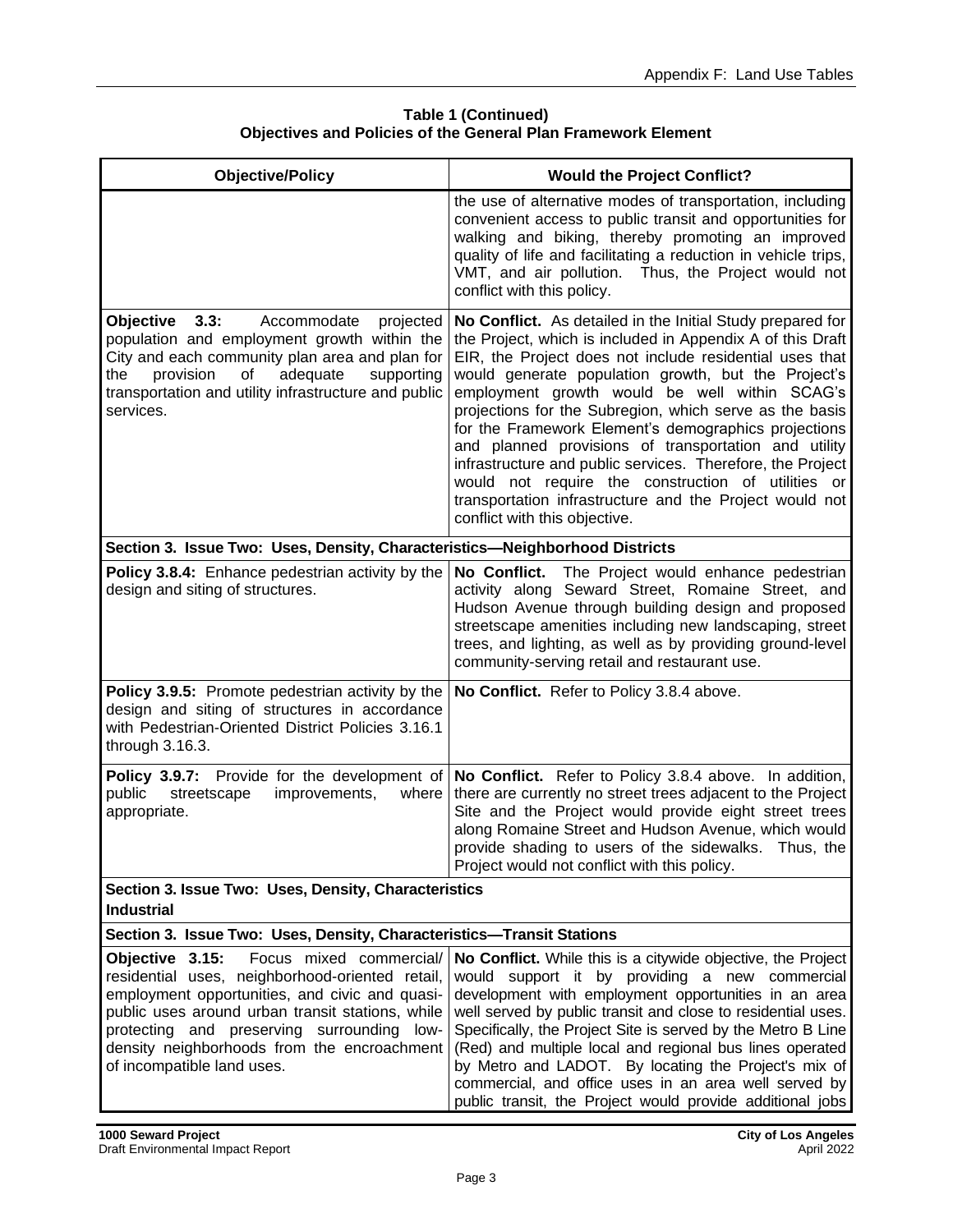| <b>Table 1 (Continued)</b>                                           |  |
|----------------------------------------------------------------------|--|
| <b>Objectives and Policies of the General Plan Framework Element</b> |  |

| <b>Objective/Policy</b>                                                                                                                                                                                                                                                                                                                                                                                                                                                            | <b>Would the Project Conflict?</b>                                                                                                                                                                                                                                                                                                                                                                                                                                                                                                                                                                                                                                                                                                                                                                                                                                                                                                                                                                                                                                                                                                                                            |
|------------------------------------------------------------------------------------------------------------------------------------------------------------------------------------------------------------------------------------------------------------------------------------------------------------------------------------------------------------------------------------------------------------------------------------------------------------------------------------|-------------------------------------------------------------------------------------------------------------------------------------------------------------------------------------------------------------------------------------------------------------------------------------------------------------------------------------------------------------------------------------------------------------------------------------------------------------------------------------------------------------------------------------------------------------------------------------------------------------------------------------------------------------------------------------------------------------------------------------------------------------------------------------------------------------------------------------------------------------------------------------------------------------------------------------------------------------------------------------------------------------------------------------------------------------------------------------------------------------------------------------------------------------------------------|
|                                                                                                                                                                                                                                                                                                                                                                                                                                                                                    | while reducing VMT. Furthermore, the Project would not<br>encroach on a low-density neighborhood.<br>Thus, the<br>Project would not conflict with this objective.                                                                                                                                                                                                                                                                                                                                                                                                                                                                                                                                                                                                                                                                                                                                                                                                                                                                                                                                                                                                             |
| <b>Open Space and Conservation Chapter</b>                                                                                                                                                                                                                                                                                                                                                                                                                                         |                                                                                                                                                                                                                                                                                                                                                                                                                                                                                                                                                                                                                                                                                                                                                                                                                                                                                                                                                                                                                                                                                                                                                                               |
| Goal 6A: An integrated citywide/regional public<br>and private open space system that serves and<br>is accessible by the City's population and is<br>unthreatened by encroachment from other land<br>uses.                                                                                                                                                                                                                                                                         | No Conflict. While this is a citywide/regional goal, the<br>Project would contribute to the public and private open<br>space system by including terraces that would be<br>located on multiple levels of the proposed building and<br>feature outdoor dining seating, lounge seating, and<br>landscaping. The Project would include tenant terraces<br>on Levels 2, 4, 5, 8, 9, and the roof which would provide<br>seating, lounge areas, and landscaping.<br>Meanwhile<br>Level 10 would include a restaurant/entertainment<br>Additional common open space would be<br>terrace.<br>provided on the first floor of the building and would<br>include the plaza stairs, outdoor dining seating, new<br>trees, and raised planters. The Project would provide<br>approximately 33,100 square feet of open space (500<br>square feet of which would be a publicly accessible<br>ground floor plaza). Thus, the Project would not conflict<br>with this goal.                                                                                                                                                                                                                   |
| Policy 6.4.7: Consider as part of the City's open<br>inventory<br>of<br>pedestrian<br>streets,<br>space<br>community gardens, shared school playfields,<br>and privately-owned commercial open spaces<br>that are accessible to the public, even though<br>such elements fall outside the conventional<br>definitions of "open space." This will help<br>address the open space and outdoor recreation<br>needs of communities that are currently deficient<br>in these resources. | No Conflict. While this is a citywide policy, the Project<br>implementation by<br>would<br>support<br>its<br>providing<br>approximately 33,100 square feet of open space, 500<br>square feet of which would be a publicly accessible<br>ground floor plaza. Private open space provided by the<br>Project would include terrace located on multiple levels<br>and feature outdoor dining seating, lounge seating and<br>Specifically, The Project would include<br>landscaping.<br>tenant terraces on Levels 2, 4, 5, 8, 9, and the roof<br>which would provide seating, lounge areas, and<br>Meanwhile Level 10 would include a<br>landscaping.<br>restaurant/entertainment terrace.<br>Additional common<br>open space would be provided on the first floor of the<br>building and would include the plaza stairs, outdoor<br>dining seating, new trees, and raised planters.<br>While<br>this on-site open space is intended to primarily serve<br>Project patrons and employees, its inclusion would serve<br>to reduce the demand on parks and recreational facilities<br>in the vicinity of the Project Site. Thus, the Project would<br>not conflict with this policy. |
| Policy 6.4.8:<br>Maximize the use of existing<br>public<br>open<br>space<br>resources<br>at<br>the<br>neighborhood scale and seek new opportunities<br>for private development to enhance the open<br>space resources of the neighborhoods.                                                                                                                                                                                                                                        | No Conflict. Refer to Policy 6.4.7 above.                                                                                                                                                                                                                                                                                                                                                                                                                                                                                                                                                                                                                                                                                                                                                                                                                                                                                                                                                                                                                                                                                                                                     |
| b. Encourage the improvement of open space,<br>both on public and private property, as                                                                                                                                                                                                                                                                                                                                                                                             |                                                                                                                                                                                                                                                                                                                                                                                                                                                                                                                                                                                                                                                                                                                                                                                                                                                                                                                                                                                                                                                                                                                                                                               |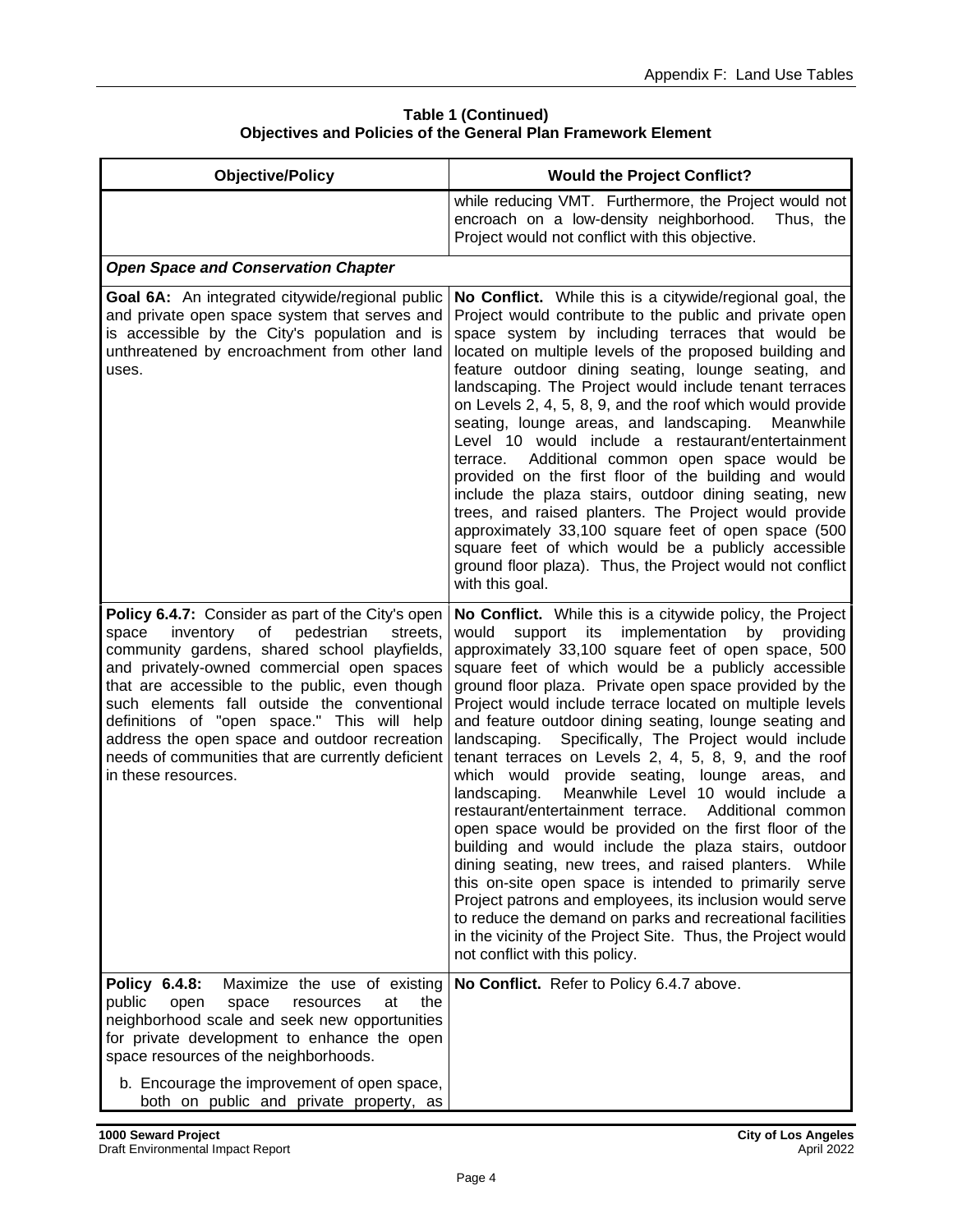# **Table 1 (Continued) Objectives and Policies of the General Plan Framework Element**

| <b>Objective/Policy</b>                                                                                                                                                                                                                                             | <b>Would the Project Conflict?</b>                                                                                                                                                                                                                                                                                                                                                                                                                                                                                                                                                                                                                                              |
|---------------------------------------------------------------------------------------------------------------------------------------------------------------------------------------------------------------------------------------------------------------------|---------------------------------------------------------------------------------------------------------------------------------------------------------------------------------------------------------------------------------------------------------------------------------------------------------------------------------------------------------------------------------------------------------------------------------------------------------------------------------------------------------------------------------------------------------------------------------------------------------------------------------------------------------------------------------|
| opportunities arise. Such<br>places<br>may<br>include the dedication of "unbuildable"<br>areas or sites that may serve as green<br>space, or pathways and connections that<br>may be improved to serve as neighborhood<br>landscape and recreation amenities.       |                                                                                                                                                                                                                                                                                                                                                                                                                                                                                                                                                                                                                                                                                 |
| <b>Economic Development Chapter</b>                                                                                                                                                                                                                                 |                                                                                                                                                                                                                                                                                                                                                                                                                                                                                                                                                                                                                                                                                 |
| Objective 7.2: Establish a balance of land uses<br>that provides for commercial and industrial<br>development which meets the needs of local<br>residents,<br>sustains<br>economic<br>growth,<br>and<br>maximum<br>feasible<br>environmental<br>assures<br>quality. | No Conflict. The Project would support this objective by<br>approximately<br>150,600<br>providing<br>square feet<br>of  <br>community-serving retail, restaurant, and office uses to<br>complement the employment base of the Hollywood<br>Community Plan area, help meet needs of local<br>residents, and foster continued economic investment. In<br>addition, the Project Site would have convenient access<br>to public transit and opportunities for walking and biking,<br>thereby facilitating a reduction in vehicle trips, VMT, and<br>air pollution to ensure maximum feasible environmental<br>quality. Thus, the Project would not conflict with this<br>objective. |
| Policy 7.2.3: Encourage new commercial<br>development in proximity to rail and bus transit<br>corridors and stations.                                                                                                                                               | No Conflict. The Project would develop approximately<br>square feet of community-serving<br>150,600<br>retail,<br>restaurant, and office uses in an area well served by<br>public transit. Specifically, the Project Site is served by<br>the Metro B Line (Red), multiple Metro bus lines, and<br>one LADOT DASH bus line. The Metro B Line (Red)<br>Hollywood/Vine Station is also located approximately<br>one mile northeast of the Project Site. Thus, the Project<br>would not conflict with this policy.                                                                                                                                                                 |
| Policy 7.2.5:<br>Promote and encourage the<br>development of retail facilities appropriate to<br>serve the shopping needs of the local population<br>when planning new residential neighborhoods or<br>major residential developments.                              | No Conflict.<br>While this policy applies to residential<br>developments, the Project would support this objective<br>by including retail space. As discussed in Objective 7.2<br>and Policy 7.2.3 above, the Project would include<br>approximately 2,200 square feet of community-serving<br>retail uses that would serve employees, visitors, and the<br>local neighborhood, which would reduce VMT. Thus,<br>the Project would not conflict with this policy.                                                                                                                                                                                                               |
| <b>Infrastructure and Public Services Chapter</b>                                                                                                                                                                                                                   |                                                                                                                                                                                                                                                                                                                                                                                                                                                                                                                                                                                                                                                                                 |
| Policy 9.3.1: Reduce the amount of hazardous<br>substances and the total amount of flow entering<br>the wastewater system.                                                                                                                                          | No Conflict. As discussed in the Initial Study prepared<br>for the Project in Appendix A, of this Draft EIR, in<br>accordance with the requirements of the National<br>Pollutant Discharge Elimination System (NPDES)<br>Construction General Permit, the Project would<br>implement a Stormwater Pollution Prevention Plan<br>(SWPPP) adhering to the California Stormwater Quality<br>Association BMP Handbook.<br>The Project would<br>implement best management practices (BMPs) and<br>other erosion control measures to minimize the<br>discharge of pollutants in stormwater runoff. In addition,                                                                        |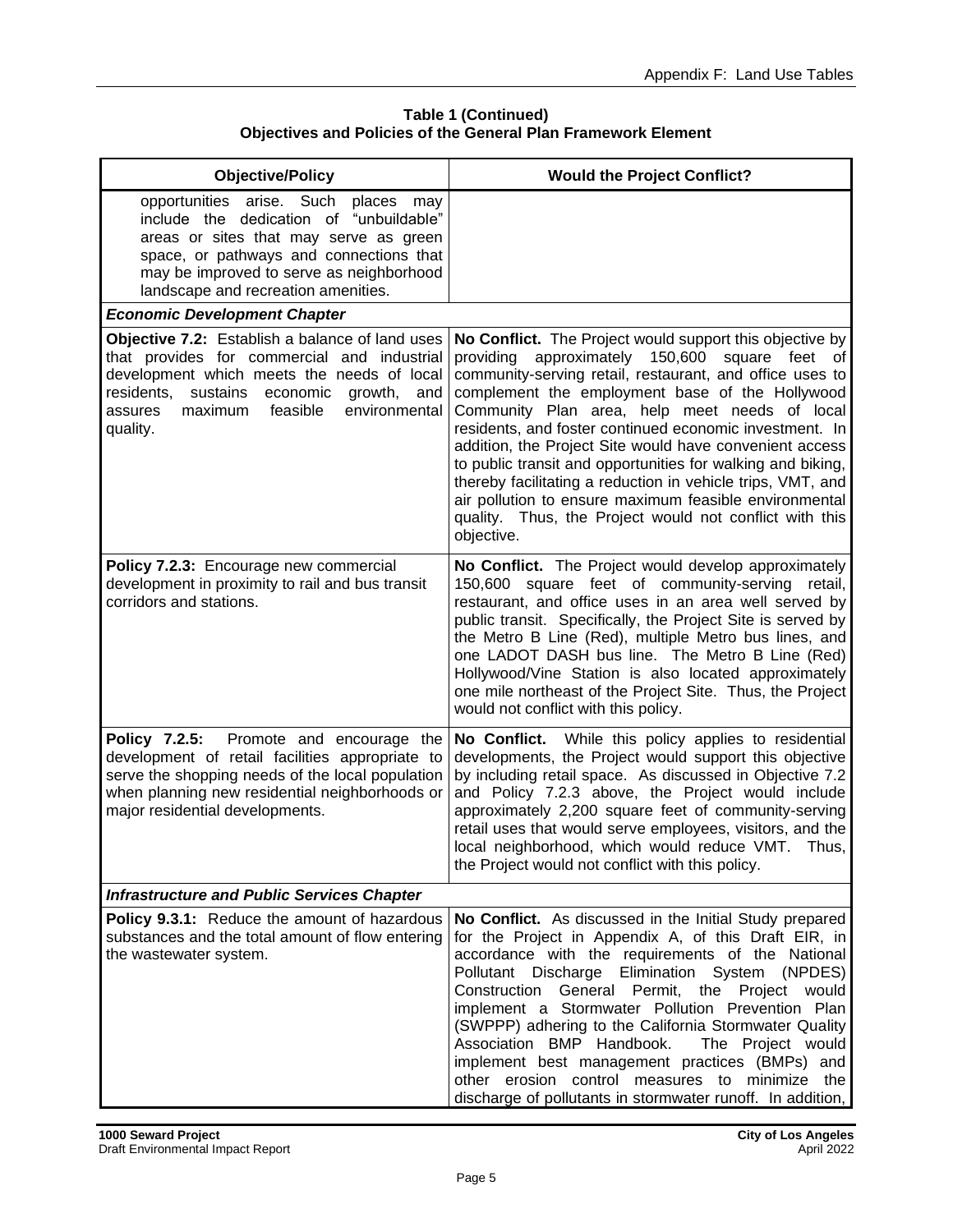| <b>Objective/Policy</b>                                                                                                                                                                                                                     | <b>Would the Project Conflict?</b>                                                                                                                                                                                                                                                                                                                                                                                                                                                                                                                                                                                                                                                                                                                                                                                                                                                                                                                                           |
|---------------------------------------------------------------------------------------------------------------------------------------------------------------------------------------------------------------------------------------------|------------------------------------------------------------------------------------------------------------------------------------------------------------------------------------------------------------------------------------------------------------------------------------------------------------------------------------------------------------------------------------------------------------------------------------------------------------------------------------------------------------------------------------------------------------------------------------------------------------------------------------------------------------------------------------------------------------------------------------------------------------------------------------------------------------------------------------------------------------------------------------------------------------------------------------------------------------------------------|
|                                                                                                                                                                                                                                             | during operation, the Project would include BMPs to<br>collect, detain, treat, and discharge runoff on-site before<br>discharging into the municipal storm drain system as<br>part of the Standard Urban Stormwater Mitigation Plan<br>(SUSMP).<br>The Project does not include uses that<br>handle or generate hazardous substances. The Project<br>would also reduce the amount of flow entering the<br>wastewater system through the incorporation of Project<br>Design Feature WAT-PDF-1 included in Section IV.J.1,<br>Utilities and Service Systems-Water Supply and<br>Infrastructure of this Draft EIR, which would minimize<br>use<br>and<br>the<br>corresponding<br>water<br>wastewater<br>generation. Thus, with the implementation of the BMPs,<br>the Project would reduce the amount of hazardous<br>substances and the total amount of flow entering the<br>wastewater system over existing conditions and the<br>Project would not conflict with this policy |
| Goal 9B: A stormwater management program<br>that minimizes flood hazards and protects water<br>quality<br>employing<br>watershed-based<br>by<br>approaches<br>that<br>balance<br>environmental.<br>economic and engineering considerations. | No Conflict. While this is a citywide goal, the Project<br>would not interfere with its implementation as detailed in<br>Policy 9.3.1 above. Thus, the Project would not conflict<br>with this goal.                                                                                                                                                                                                                                                                                                                                                                                                                                                                                                                                                                                                                                                                                                                                                                         |
| Objective 9.6: Pursue effective and efficient<br>approaches to reducing stormwater runoff and<br>protecting water quality.                                                                                                                  |                                                                                                                                                                                                                                                                                                                                                                                                                                                                                                                                                                                                                                                                                                                                                                                                                                                                                                                                                                              |
| Objective 9.10:<br>Ensure that water supply,<br>storage, and delivery systems are adequate to<br>support planned development.                                                                                                               | No Conflict. As evaluated in Section IV.J.1, Utilities and<br>Service Systems-Water Supply and Infrastructure, of<br>this Draft EIR, based on LADWP's demand projections<br>provided in its 2015 UWMP, LADWP would be able to<br>meet the water demand of the Project as well as the<br>existing and planned future water demands of its service<br>area. Furthermore, the Project would not exceed the<br>available capacity within the distribution infrastructure<br>that would serve the Project Site. Therefore, the Project<br>would not conflict with this objective and no new water<br>supply, storage, and delivery systems are required to<br>support the development.                                                                                                                                                                                                                                                                                            |
|                                                                                                                                                                                                                                             |                                                                                                                                                                                                                                                                                                                                                                                                                                                                                                                                                                                                                                                                                                                                                                                                                                                                                                                                                                              |

**Table 1 (Continued) Objectives and Policies of the General Plan Framework Element**

*Source: Eyestone Environmental, 2022.*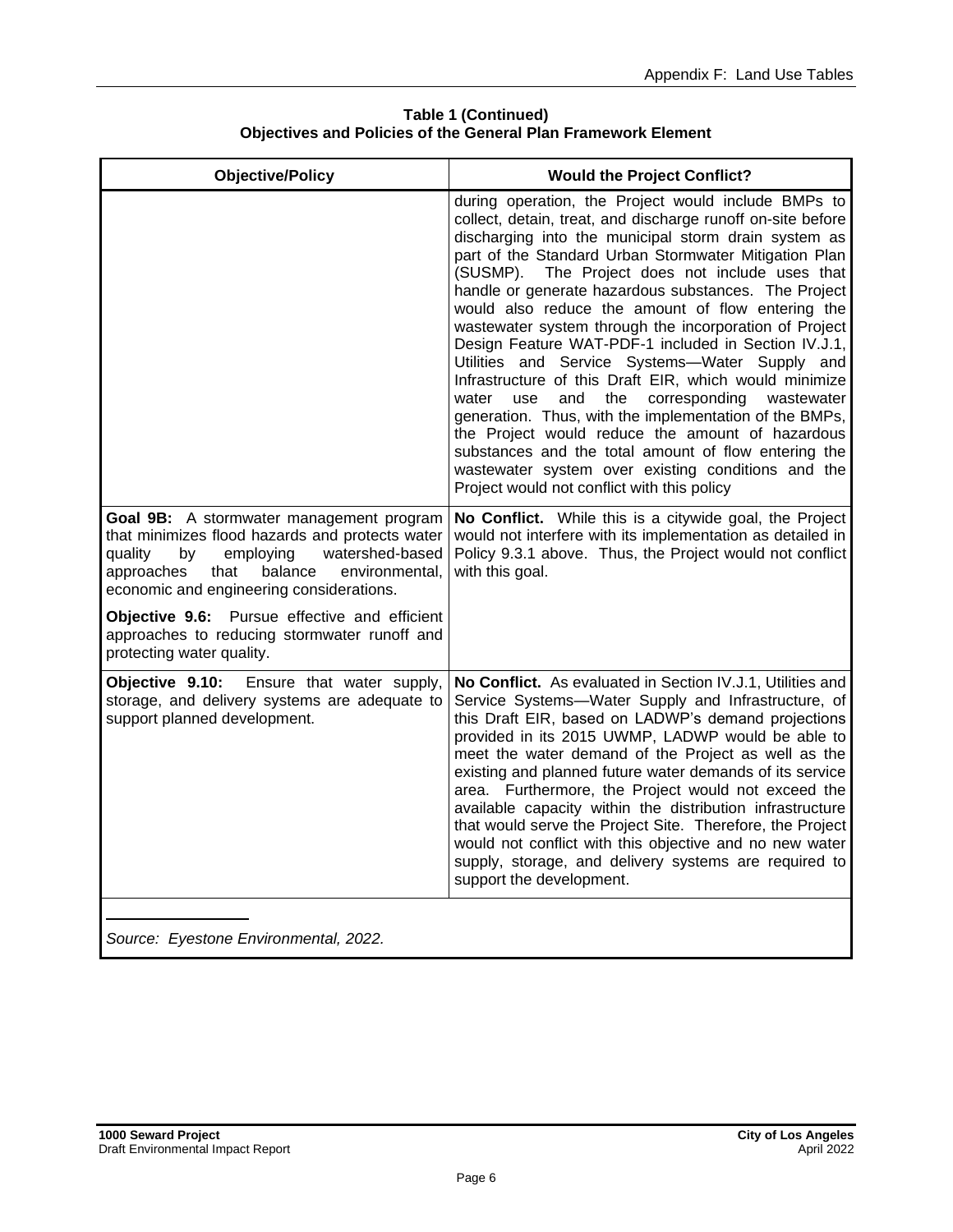| <b>Objective/Policy</b>                                                                                                                                                                                                                              | <b>Would the Project Conflict?</b>                                                                                                                                                                                                                                                                                                                                                                                                                                                                                                                                                                                                                                                                                                                                                                                                                                                                                                                                                                                                                                                                                                                  |
|------------------------------------------------------------------------------------------------------------------------------------------------------------------------------------------------------------------------------------------------------|-----------------------------------------------------------------------------------------------------------------------------------------------------------------------------------------------------------------------------------------------------------------------------------------------------------------------------------------------------------------------------------------------------------------------------------------------------------------------------------------------------------------------------------------------------------------------------------------------------------------------------------------------------------------------------------------------------------------------------------------------------------------------------------------------------------------------------------------------------------------------------------------------------------------------------------------------------------------------------------------------------------------------------------------------------------------------------------------------------------------------------------------------------|
| Policy 1.6: Design detour facilities to provide<br>safe passage for all modes of travel during<br>times of construction.                                                                                                                             | As identified in Project Design Feature<br>No Conflict.<br>TR-PDF-2 in Section IV.H, Transportation, of this Draft<br>EIR, the Project will prepare and implement a Construction<br>Traffic<br>Management Plan<br>minimize<br>to<br>potential<br>construction impacts to the surrounding area related to<br>construction trucks, worker trips, and any possible<br>sidewalk and lane closures and ensure safe passage for<br>all modes of travel during Project construction. As part of<br>the Construction Traffic Management Plan, a Worksite<br>Traffic Control Plan will be developed to identify all traffic<br>control measures, signs, delineators, and work instructions<br>to be implemented by the construction contractor through<br>the duration of demolition and construction activity. The<br>Worksite Traffic Control Plan will ensure that the potential<br>conflicts between construction activities, street traffic,<br>bicyclists and pedestrians are minimized and that safe<br>passage of all modes of travel will remain during times of<br>Project construction. Thus, the Project would not conflict<br>with this policy. |
| Policy 2.3:<br>Recognize walking<br>as<br>- a<br>component of every trip, and ensure high<br>quality pedestrian access in all site planning<br>and public right-of-way modifications<br>to<br>provide a safe and comfortable walking<br>environment. | No Conflict. While this is a citywide policy, the Project<br>would support its implementation. Specifically, one of the<br>primary objectives of the Project is to create a street-level<br>identity for the Project Site and improve the pedestrian<br>experience through the introduction of commercial uses on<br>the ground level. The Project would also provide new<br>street trees where there currently are none and reduce the<br>number of driveways on-site which would improve the<br>pedestrian realm. Thus, the Project would not conflict with<br>this policy.                                                                                                                                                                                                                                                                                                                                                                                                                                                                                                                                                                       |
| <b>Policy 2.10:</b><br>Facilitate the provision<br>of<br>adequate on and off-street loading areas.                                                                                                                                                   | No Conflict. The Project would include an off-street loading<br>areas within the ground level parking on Level 1 to avoid any<br>conflicts between pedestrians and delivery trucks along<br>Romaine Street and Hudson Avenue during Project<br>operation. No passenger loading is proposed along Seward<br>Street, Romaine Street, and Hudson Avenue. Thus, the<br>Project would not conflict with this policy.                                                                                                                                                                                                                                                                                                                                                                                                                                                                                                                                                                                                                                                                                                                                     |
| Policy 3.1: Recognize all modes of travel,<br>including pedestrian, bicycle, transit, and<br>modes-including<br>vehicular<br>goods<br>movement-as integral components of the<br>City's transportation system.                                        | No Conflict. While this is a citywide policy, the Project<br>would promote this policy by providing adequate vehicular<br>and pedestrian access and providing bicycle facilities, as<br>previously discussed. In addition, the Project would be<br>located in an area well served by public transit, including<br>the Metro B Line (Red) and numerous local and regional<br>bus lines. Thus, the Project would not conflict with this<br>policy.                                                                                                                                                                                                                                                                                                                                                                                                                                                                                                                                                                                                                                                                                                    |
| Policy 3.3:<br>Promote equitable land use<br>decisions that result in fewer vehicle trips by<br>providing greater proximity and access to jobs,<br>destinations, and other neighborhood services.                                                    | No Conflict. The Project would support this policy by<br>introducing new development consisting of commercial<br>and office uses in proximity to residential uses,<br>destinations, and other neighborhood services in an area                                                                                                                                                                                                                                                                                                                                                                                                                                                                                                                                                                                                                                                                                                                                                                                                                                                                                                                      |

**Table 2 Objectives and Policies of the Mobility Plan**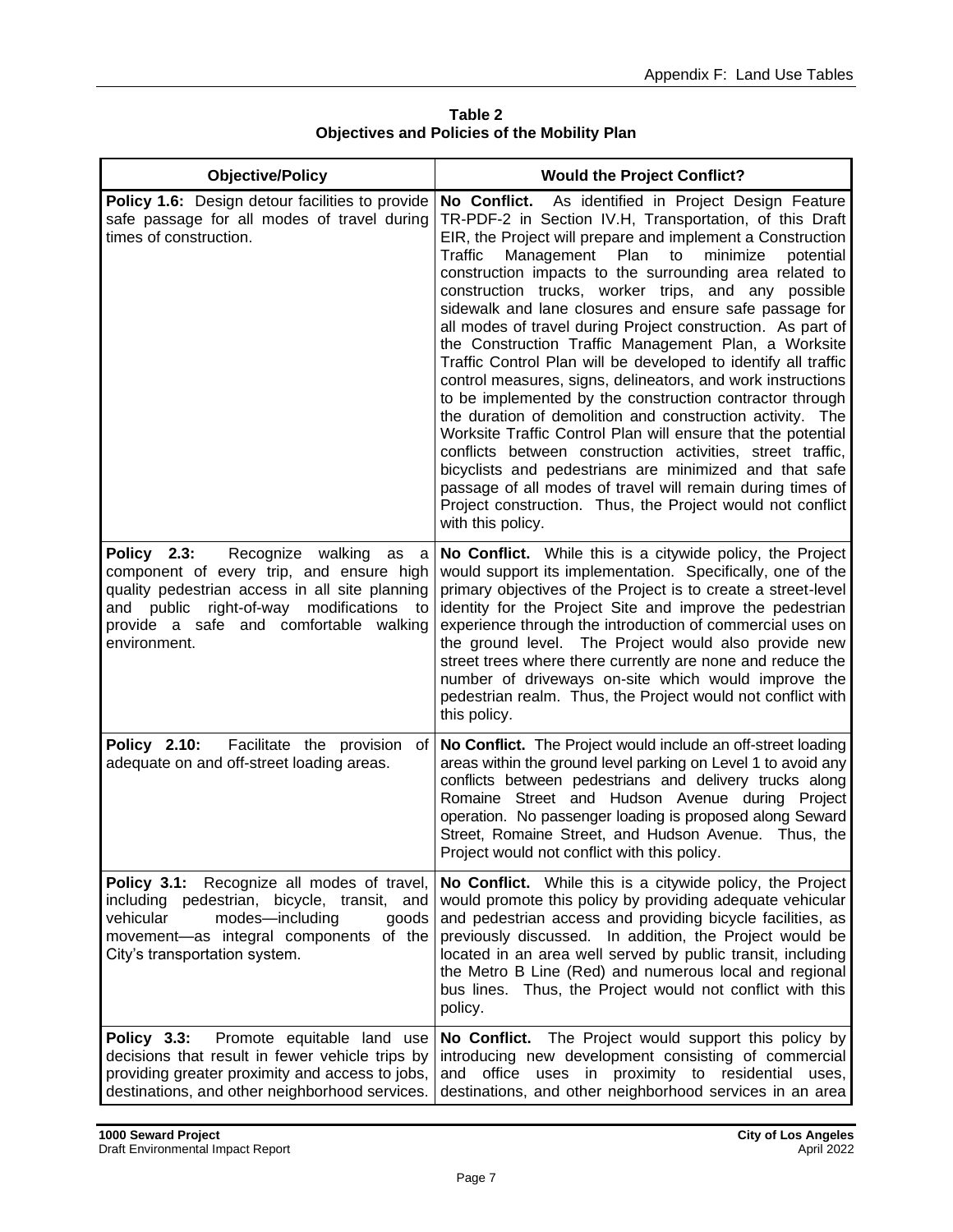| <b>Objective/Policy</b>                                                                                                                                              | <b>Would the Project Conflict?</b>                                                                                                                                                                                                                                                                                                                                                                                                                                                                                                                                                                                                                                  |
|----------------------------------------------------------------------------------------------------------------------------------------------------------------------|---------------------------------------------------------------------------------------------------------------------------------------------------------------------------------------------------------------------------------------------------------------------------------------------------------------------------------------------------------------------------------------------------------------------------------------------------------------------------------------------------------------------------------------------------------------------------------------------------------------------------------------------------------------------|
|                                                                                                                                                                      | well served by public transit. Thus, the Project would not<br>conflict with this policy.                                                                                                                                                                                                                                                                                                                                                                                                                                                                                                                                                                            |
| Policy 3.4: Provide all residents, workers and<br>visitors with affordable, efficient, convenient,<br>and attractive transit services.                               | Conflict.<br><b>No</b><br>Project<br>would<br>The<br>support<br>the<br>implementation of this citywide policy by locating a new<br>commercial development in an area well served by public<br>transit. Workers and visitors of the Project would be well-<br>served by local and regional transit options, which would<br>reduce the number of vehicle miles traveled. Thus, the<br>Project would not conflict with this policy.                                                                                                                                                                                                                                    |
| Policy 3.8: Provide bicyclists with convenient,<br>secure and well maintained bicycle parking<br>facilities.                                                         | No Conflict. The Project would provide a total of 58<br>bicycle parking spaces consisting of 36 long-term spaces<br>and 22 short-term spaces. The Project would also provide<br>a closed-circuit security camera system to ensure that the<br>bicycle parking and storage areas are secured and well-<br>Bicycle showers would also be provided.<br>maintained.<br>Thus, the Project would not conflict with this policy.                                                                                                                                                                                                                                           |
| Policy 4.8: Encourage greater utilization of<br>Transportation Demand Management (TDM)<br>strategies to reduce dependence on single-<br>occupancy vehicles.          | No Conflict. As discussed in Section IV.H, Transportation,<br>of this Draft EIR, the Project would support this policy by<br>implementing a TDM program.<br>Specifically, Project<br>Design Feature TR-PDF-1, includes a TDM Program to<br>promote non-automobile travel and reduce the use of<br>single-occupant vehicle trips with a comprehensive<br>program of design features, transportation services,<br>education programs, and incentive programs. The TDM<br>Program would be beneficial to traffic flow, transit service,<br>pedestrian circulation, and overall mobility in the Project<br>area. Thus, the Project would not conflict with this policy. |
| Policy 5.2: Support ways to reduce vehicle<br>miles traveled (VMT) per capita.                                                                                       | No Conflict. The Project supports implementation of this<br>policy by locating community-serving retail, restaurant, and<br>office uses in an area well served by public transit. The<br>Project would also promote pedestrian activity through<br>building design and streetscape amenities and bicycling<br>opportunities. Furthermore, the Project would implement a<br>TDM Program to promote non-auto travel and reduce the<br>use of single-occupant vehicle trips. Therefore, the Project<br>would support ways to reduce VMT. Thus, the Project<br>would not conflict with this policy.                                                                     |
| Policy 5.4:<br>Continue to encourage<br>the<br>adoption of low and zero emission<br>fuel<br>sources, new mobility technologies,<br>and<br>supporting infrastructure. | No Conflict. While this policy applies to large-scale goals<br>relative to fuel sources, technologies and infrastructure,<br>the Project would not inhibit the City's implementation of<br>this goal. The Project would support this policy by<br>providing parking spaces that are equipped with electric<br>vehicle charging stations and wired for future charging<br>capabilities as required by the City. Specifically, the<br>Project would comply with the City's EV charging<br>requirements which specifies that 10 percent of new<br>parking spaces would require EV charging equipment. In<br>addition, 30 percent of all new parking spaces would be    |

# **Table 2 (Continued) Objectives and Policies of the Mobility Plan**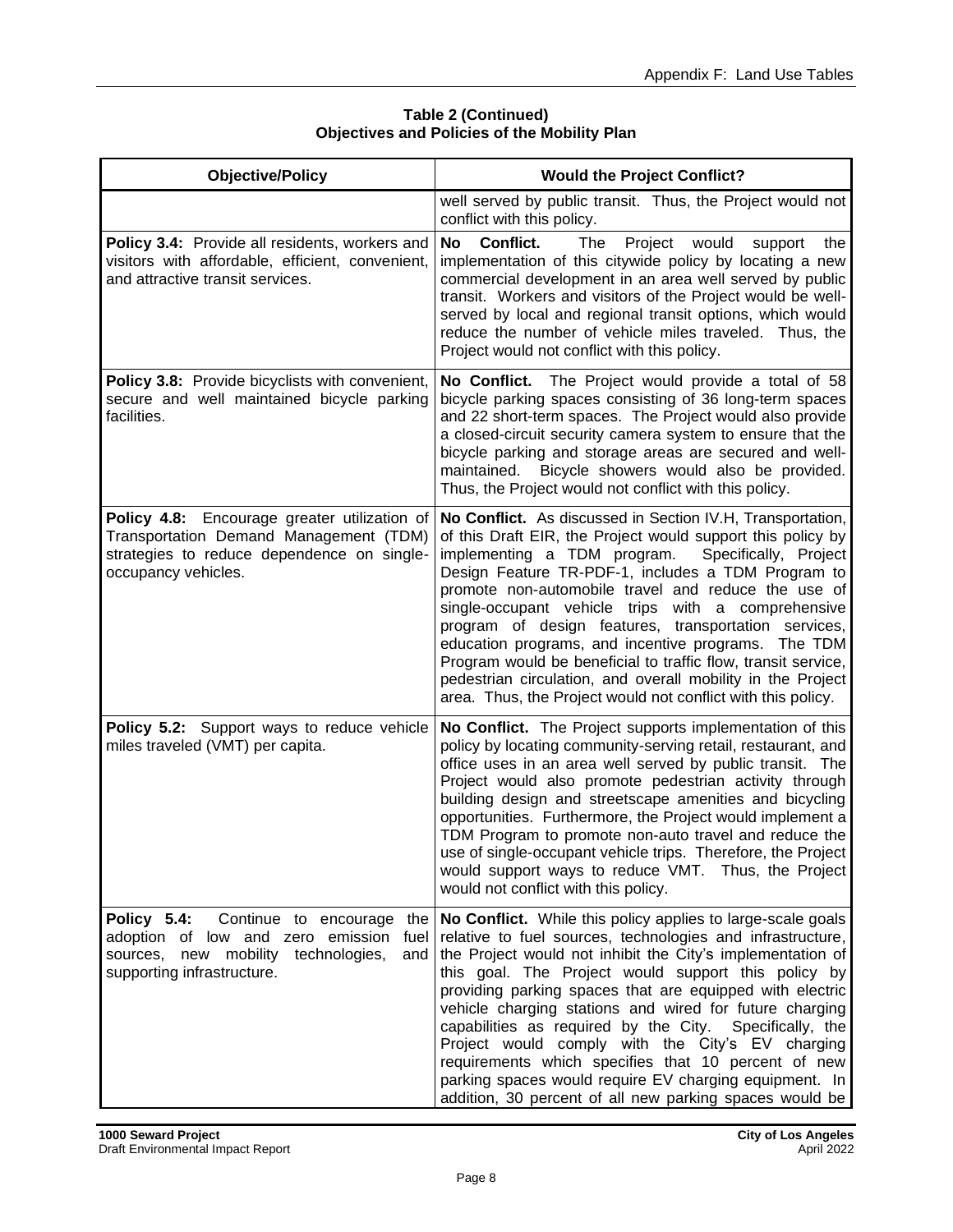| <b>Objective/Policy</b>                                                                                                      | <b>Would the Project Conflict?</b>                                                                                                                                                                                                                                                                                                                            |
|------------------------------------------------------------------------------------------------------------------------------|---------------------------------------------------------------------------------------------------------------------------------------------------------------------------------------------------------------------------------------------------------------------------------------------------------------------------------------------------------------|
|                                                                                                                              | required to be EV "ready" which will be capable of<br>supporting future EV charging equipment.<br>Thus, the<br>Project would not conflict with this policy.                                                                                                                                                                                                   |
| <b>Policy 5.5:</b> Maximize opportunities to capture<br>and infiltrate stormwater within the City's<br>public right-of-ways. | No Conflict. The Project would not conflict with or inhibit<br>this citywide policy. The Project would additionally prevent<br>additional stormwater effluent entering the public right of<br>way through a SWPPP, which is an improvement over<br>existing conditions where no BMPs exist on-site. Thus,<br>the Project would not conflict with this policy. |
| Source: Eyestone Environmental, 2022.                                                                                        |                                                                                                                                                                                                                                                                                                                                                               |

# **Table 2 (Continued) Objectives and Policies of the Mobility Plan**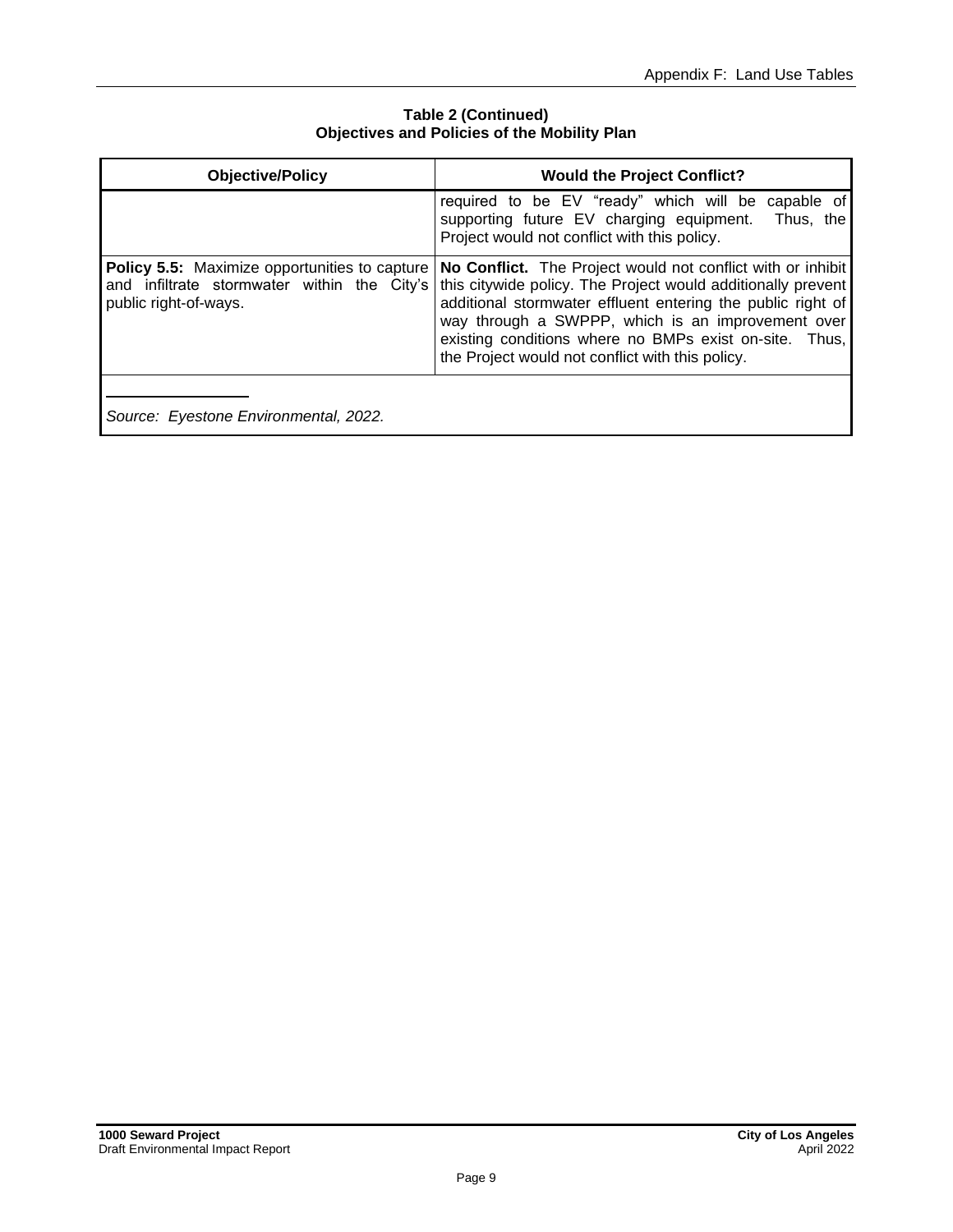**Table 3 Applicable Objectives and Policies of the Hollywood Community Plan**

| <b>Objective/Policy</b>                                                                                                                                                                                                                                                                                                                      | <b>Would the Project Conflict?</b>                                                                                                                                                                                                                                                                                                                                                                                                                                                                                                                                                                                                                                                                                                                                                                                                         |
|----------------------------------------------------------------------------------------------------------------------------------------------------------------------------------------------------------------------------------------------------------------------------------------------------------------------------------------------|--------------------------------------------------------------------------------------------------------------------------------------------------------------------------------------------------------------------------------------------------------------------------------------------------------------------------------------------------------------------------------------------------------------------------------------------------------------------------------------------------------------------------------------------------------------------------------------------------------------------------------------------------------------------------------------------------------------------------------------------------------------------------------------------------------------------------------------------|
| Objective 5. To provide a basis for the location<br>and programming of public services and<br>utilities and to coordinate the phasing of public<br>development.<br>facilities<br>with<br>private<br>To<br>encourage open space and parks in both local<br>neighborhoods and in high density areas.                                           | No Conflict.<br>As discussed in Section IV.G.1, Public<br>Services-Fire Protection; Section IV.G.2, Public Services-<br>Police Protection; and in the Initial Study provided in<br>Appendix A of this Draft EIR, the Project would not require<br>the construction of public services facilities, the construction<br>of which would cause significant environmental impacts. In<br>addition, utilities to the Project Site would have capacity to<br>serve the Project. The Project's impacts on public services<br>would be less than significant. In addition, the Project would<br>provide on-site open space to serve Project visitors and<br>employees, which would reduce the potential for additional<br>demand to be placed on public parks and open space<br>areas. Thus, the Project would not conflict with this<br>objective. |
| make<br>Objective 6. To<br>provision<br>for<br>a<br>circulation system coordinated with land uses<br>and densities and adequate to accommodate<br>traffic; and to encourage the expansion and<br>improvement of public transportation service.                                                                                               | No Conflict. While this is a citywide objective, the Project<br>would support its implementation. Specifically, the Project<br>Site is located in a highly urbanized area well-served by<br>public transit provided by Metro and LADOT. The Project<br>would include various streetscape improvements such as<br>new street trees where there currently are none and<br>landscaping to encourage walkability. Furthermore, the<br>Project would provide 58 short- and long-term bicycle<br>parking spaces, per LAMC requirements.<br>Thus, the<br>Project would promote opportunities for the use of<br>alternative modes of transportation, including use of public<br>transportation, walking, and bicycling and would not<br>conflict with this objective                                                                               |
| Objective 7. To encourage the preservation of<br>open space consistent with property rights<br>when privately owned and to promote the<br>preservation of views, natural character and<br>topography of mountainous parts of the<br>Community for the enjoyment of both local<br>residents and persons throughout the Los<br>Angeles region. | No Conflict. There is currently no open space on the<br>Project Site and the Project would not conflict with this<br>objective.                                                                                                                                                                                                                                                                                                                                                                                                                                                                                                                                                                                                                                                                                                            |
| <b>Circulation</b>                                                                                                                                                                                                                                                                                                                           |                                                                                                                                                                                                                                                                                                                                                                                                                                                                                                                                                                                                                                                                                                                                                                                                                                            |
| No increase in density shall be effected [sic] by<br>zone change or subdivision unless it is<br>determined that the local streets, major and<br>secondary highways, freeways, and public<br>transportation available in the area of the<br>property involved, are adequate to serve the<br>traffic generated.                                | No Conflict. The Project would require a Vesting Zone<br>Change from R3 and MR1 to M1 to allow for office uses<br>across the entire Project Site (no residential uses are<br>proposed); and a Height District Change from Height<br>District No. 1 to Height District No. 2 with a D Limitation to<br>allow a 4.5:1 FAR. These changes would not increase the<br>density of the area. In addition, as discussed in the<br>Project's Transportation Assessment included as Appendix<br>J of this Draft EIR, the existing highways and public<br>transportation infrastructure would have adequate capacity<br>to serve the Project. Thus, the Project would not conflict<br>with this policy.                                                                                                                                               |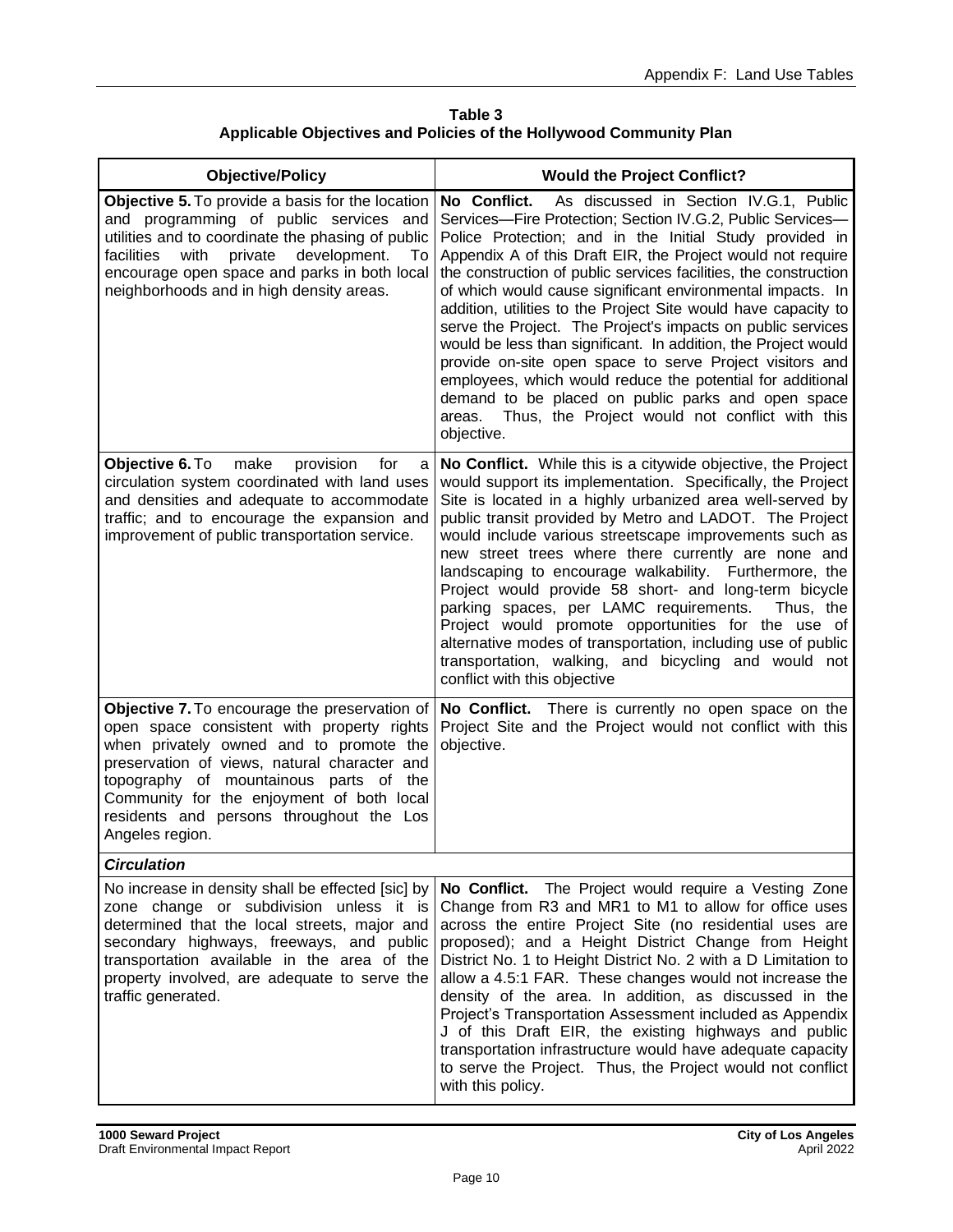**Table 3 (Continued) Applicable Objectives and Policies of the Hollywood Community Plan**

| <b>Objective/Policy</b>                                                                                                                                                      | <b>Would the Project Conflict?</b>                                                                                                                                                                                                                                                                                                                                                                                                                                                                                                                                                                                                                                                                                                                                                                                                                                                                                                                                                                                                                                    |
|------------------------------------------------------------------------------------------------------------------------------------------------------------------------------|-----------------------------------------------------------------------------------------------------------------------------------------------------------------------------------------------------------------------------------------------------------------------------------------------------------------------------------------------------------------------------------------------------------------------------------------------------------------------------------------------------------------------------------------------------------------------------------------------------------------------------------------------------------------------------------------------------------------------------------------------------------------------------------------------------------------------------------------------------------------------------------------------------------------------------------------------------------------------------------------------------------------------------------------------------------------------|
| <b>Service Systems</b>                                                                                                                                                       |                                                                                                                                                                                                                                                                                                                                                                                                                                                                                                                                                                                                                                                                                                                                                                                                                                                                                                                                                                                                                                                                       |
| No increase in density shall be effected by<br>zone change or subdivision unless it is<br>determined that such facilities are adequate to<br>serve the proposed development. | No Conflict. The Project would require a Vesting Zone<br>Change from R3 and MR1 to M1 to allow for office uses<br>across the entire Project Site (no residential uses are<br>proposed); and a Height District Change from Height<br>District No. 1 to Height District No. 2 with a D Limitation to<br>allow a 4.5:1 FAR. The Project Site is located in an<br>urbanized area with established service facilities.<br>As.<br>discussed in the Initial Study included in Appendix A of this<br>Draft EIR, Section IV.C, Energy, Section IV.J.1, Utilities<br>and Service Systems-Water Supply, and Section IV.J.2,<br>Utilities and Service Systems-Energy Infrastructure, of<br>this Draft EIR, the Project would not result in significant<br>impacts to public services and utilities.<br>In addition,<br>compliance with regulatory measures, and implementation<br>of project design features would ensure that public<br>services and utilities would have adequate capacity to<br>service the Project. Thus, the Project would not conflict<br>with this policy. |
| Source: Eyestone Environmental, 2022.                                                                                                                                        |                                                                                                                                                                                                                                                                                                                                                                                                                                                                                                                                                                                                                                                                                                                                                                                                                                                                                                                                                                                                                                                                       |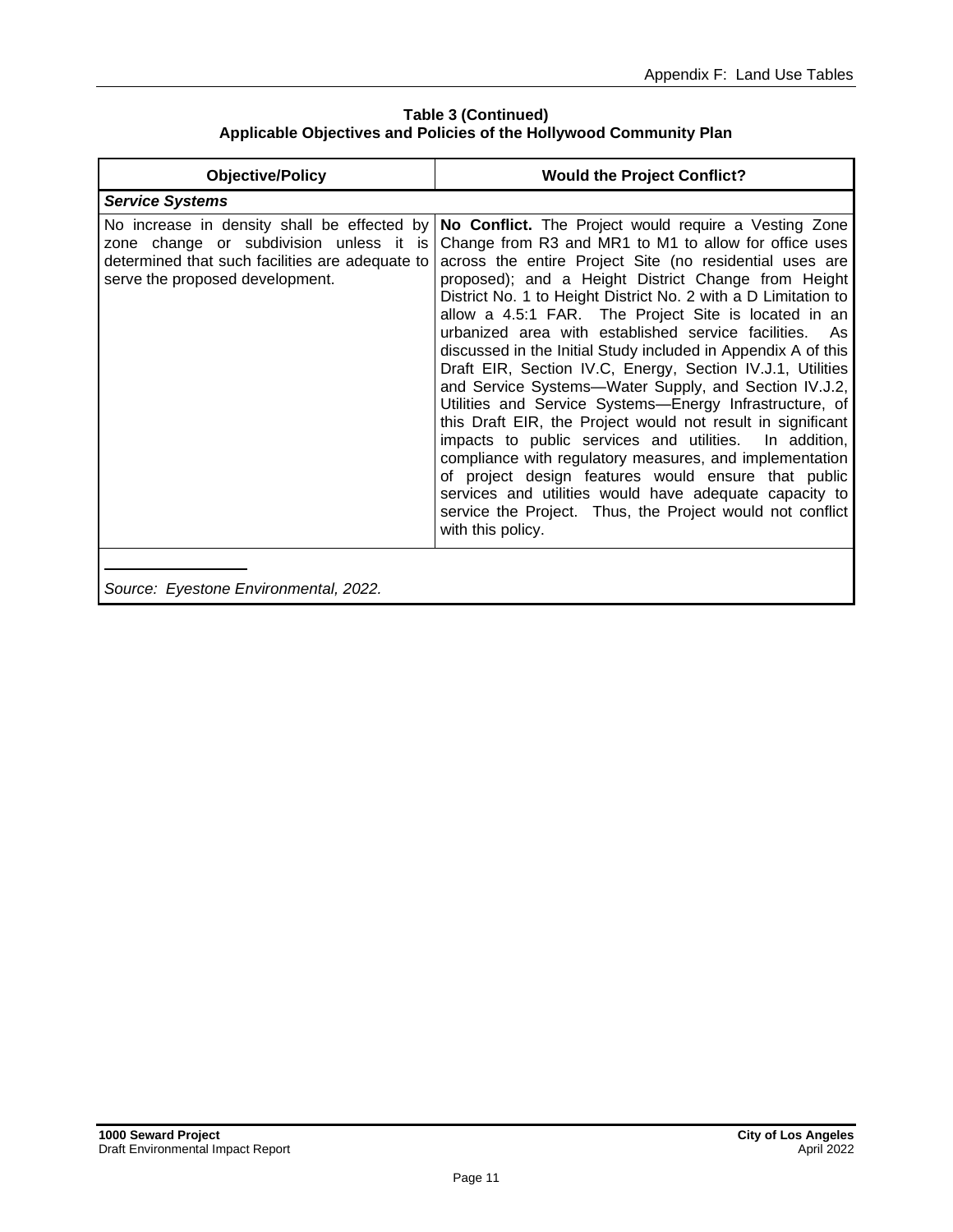#### **Table 4 Applicable Goals of SCAG's Regional Transportation Plan/Sustainable Communities Strategy (2020– 2045 RTP/SCS)**

| <b>Goals &amp; Strategies</b>                                                              | <b>Would the Project Conflict?</b>                                                                                                                                                                                                                                                                                                                                                                                                                                                                                                                                                                                                                                                                                                                                                                                                                                                                                                                                                                                                                                                                                                                                                                                                                                                                                           |
|--------------------------------------------------------------------------------------------|------------------------------------------------------------------------------------------------------------------------------------------------------------------------------------------------------------------------------------------------------------------------------------------------------------------------------------------------------------------------------------------------------------------------------------------------------------------------------------------------------------------------------------------------------------------------------------------------------------------------------------------------------------------------------------------------------------------------------------------------------------------------------------------------------------------------------------------------------------------------------------------------------------------------------------------------------------------------------------------------------------------------------------------------------------------------------------------------------------------------------------------------------------------------------------------------------------------------------------------------------------------------------------------------------------------------------|
| Improve mobility, accessibility, reliability, and<br>travel safety for people and goods.   | No Conflict. Although this goal applies at a regional level,<br>the Project would be developed within an existing<br>urbanized area well served by public transit that provides<br>an established network of roads and freeways that provide<br>local and regional access to the area. In addition, as<br>described in Objective 3.2 in Table 1 above, the Project<br>Site is served by a variety of nearby mass transit options,<br>including the Metro B Line (Red) and a number of Metro<br>and LADOT bus lines. In addition, the Project would<br>provide bicycle parking spaces for the proposed uses that<br>would serve to promote walking and use of bicycles. The<br>Project would also include adequate parking to serve the<br>proposed uses and would provide charging stations to<br>serve electric vehicles.<br>As such, the Project would<br>accessibility<br>maximize<br>mobility and<br>by providing<br>opportunities for the use of several<br>modes of<br>transportation, including convenient access to public transit<br>and opportunities for walking and biking. Therefore, the<br>Project would not conflict with this goal.                                                                                                                                                                         |
| Increase person and goods movement and<br>travel choices within the transportation system. | No Conflict. Although this goal applies at a regional level,<br>the Project would be developed within an existing<br>urbanized area that provides an established network of<br>roads, freeways, and transit that provide local and regional<br>access to the area, including the Project Site. Specifically,<br>the Project includes the development of a new commercial<br>development with office, retail, and restaurant uses in an<br>area well served by transit. The Project Site is located<br>approximately one mile southwest of the Metro B Line<br>(Red) Hollywood/Vine Station. In addition to the Metro B<br>Line (Red), the Project Site is also served by Metro bus<br>line 4 located approximately 0.2 mile northeast of the<br>Project Site; and DASH Hollywood located approximately<br>0.4 mile north of the Project Site. In addition, Metro bus<br>lines 210 and 224 also operate within 0.5 mile of the<br>Project Site. The Project would also promote bicycle use<br>through the provision of a total of 58 bicycle parking<br>spaces for Project Uses. The Project would enhance the<br>pedestrian environment along the perimeter of the Project<br>Site. New trees and landscaping would also be provided<br>throughout the Project Site. Thus, the Project would not<br>conflict with this goal. |
| Reduce<br>greenhouse<br>emissions<br>gas<br>and<br>improve air quality.                    | No Conflict. As evaluated in Section IV.A, Air Quality, of<br>this Draft EIR, the Project would result in less than<br>significant impacts related to air quality during both<br>construction and operation. As identified in Section II,<br>Project Description, and Section IV.D, Greenhouse Gas<br>Emissions, of this Draft EIR, the Project would include<br>specific project design features to further support and<br>promote environmental sustainability.<br>These features                                                                                                                                                                                                                                                                                                                                                                                                                                                                                                                                                                                                                                                                                                                                                                                                                                          |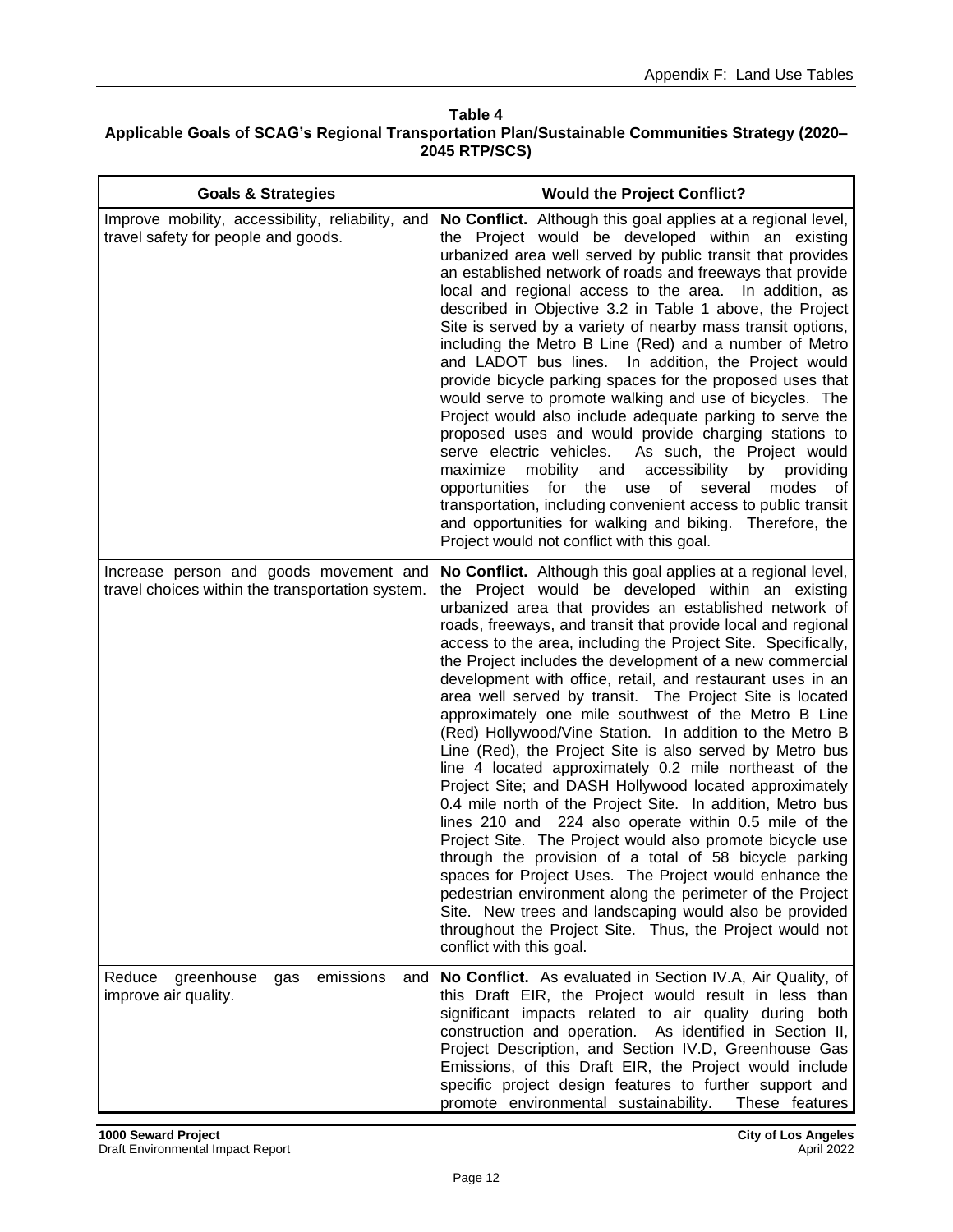#### **Table 4 (Continued) Applicable Goals of SCAG's Regional Transportation Plan/Sustainable Communities Strategy (2020– 2045 RTP/SCS)**

| <b>Goals &amp; Strategies</b>                                                                                      | <b>Would the Project Conflict?</b>                                                                                                                                                                                                                                                                                                                                                                                                                                                                                                                                                                                                                                                                                                                                                                                                                                                                            |
|--------------------------------------------------------------------------------------------------------------------|---------------------------------------------------------------------------------------------------------------------------------------------------------------------------------------------------------------------------------------------------------------------------------------------------------------------------------------------------------------------------------------------------------------------------------------------------------------------------------------------------------------------------------------------------------------------------------------------------------------------------------------------------------------------------------------------------------------------------------------------------------------------------------------------------------------------------------------------------------------------------------------------------------------|
|                                                                                                                    | consist of compliance with regulatory requirements,<br>including the provisions set forth in the CALGreen Code<br>that have been incorporated into the City of Los Angeles<br>Green Building Code. These features also include energy<br>conservation, water conservation, and waste reduction<br>features. The Project would also include the installation of<br>solar panels as required by Title 24. The Project would<br>also comply with the City's EV charging requirements<br>which specifies that 10 percent of new parking spaces<br>would require EV charging equipment. In addition, 30<br>percent of all new parking spaces would be required to be<br>EV "ready" which will be capable of supporting future EV<br>charging equipment. While these measures are intended<br>to reduce GHG emissions, they would also improve air<br>quality. Thus, the Project would not conflict with this goal. |
| Support healthy and equitable communities                                                                          | No Conflict. Although this goal applies at a regional level,<br>the Project would support its implementation.<br>As<br>discussed above, the Project would promote alternative<br>methods of transportation through the provision of a total of<br>58 secure bicycle parking spaces and showers for Project<br>The Project's location within an area with<br>uses.<br>commercial uses and well-served by transit would promote<br>walking and other forms of active transportation.<br><b>The</b><br>Project would also improve the pedestrian realm through<br>the provision of new street trees and landscaping. Thus,<br>the Project would not conflict with this goal.                                                                                                                                                                                                                                     |
| Adapt to changing climate and support an<br>integrated regional development pattern and<br>transportation network. | No Conflict. While this is a regional policy, the Project<br>would support its implementation by developing an infill<br>commercial development in an area well served by transit.<br>As discussed above, the Project Site is well served by<br>transit including the Metro B (Red) Line and numerous bus<br>lines. The Project would also encourage alternative modes<br>of transportation through the provision of bicycle parking<br>and improvements to the pedestrian realm. As also<br>discussed above, Project impacts with respect to GHG<br>emissions would be less than significant. Thus, the Project<br>would not conflict with this goal.                                                                                                                                                                                                                                                        |
| Emphasize land use patterns that facilitate<br>multimodal access to work, educational and<br>other destinations.   | No Conflict. While this is a regional policy, the Project<br>would support its implementation through development of<br>office, retail, and restaurant uses in an area well served by<br>transit. The Project Site is located approximately one mile<br>southwest of the Metro B Line (Red) Hollywood/Vine<br>Station. In addition to the Metro B Line (Red), the Project<br>Site is also served by Metro bus line 4 located<br>approximately 0.2 mile northeast of the Project Site, DASH<br>Hollywood line located 0.4 mile north of the Project Site,<br>and Metro bus lines 210 and 224 within 0.5 mile of the<br>Project Site. The Project would also promote bicycle use                                                                                                                                                                                                                                |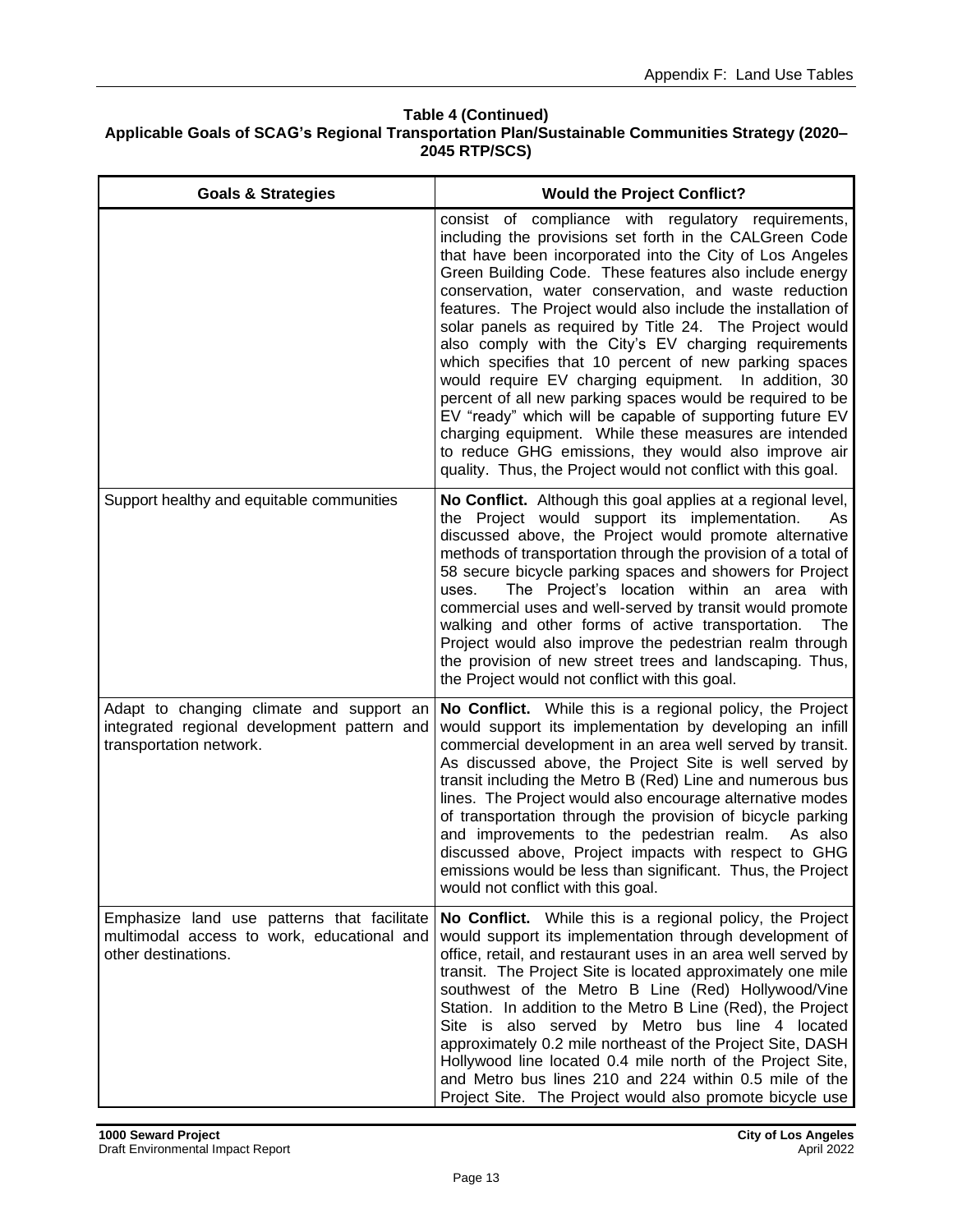#### **Table 4 (Continued) Applicable Goals of SCAG's Regional Transportation Plan/Sustainable Communities Strategy (2020– 2045 RTP/SCS)**

| <b>Goals &amp; Strategies</b>                                                                                                                                                                                                                                                                             | <b>Would the Project Conflict?</b>                                                                                                                                                                                                                                                                                                                                                                                                                                                                                                                                                                                                                                                                                                                                                                                                                                                                                                                                                                         |
|-----------------------------------------------------------------------------------------------------------------------------------------------------------------------------------------------------------------------------------------------------------------------------------------------------------|------------------------------------------------------------------------------------------------------------------------------------------------------------------------------------------------------------------------------------------------------------------------------------------------------------------------------------------------------------------------------------------------------------------------------------------------------------------------------------------------------------------------------------------------------------------------------------------------------------------------------------------------------------------------------------------------------------------------------------------------------------------------------------------------------------------------------------------------------------------------------------------------------------------------------------------------------------------------------------------------------------|
|                                                                                                                                                                                                                                                                                                           | through the provision of a total of 58 bicycle parking<br>The Project would enhance the pedestrian<br>spaces.<br>environment along the perimeter of the Project Site. New<br>trees and landscaping would also be provided throughout<br>the Project Site.                                                                                                                                                                                                                                                                                                                                                                                                                                                                                                                                                                                                                                                                                                                                                  |
| Focus on a regional jobs/housing balance to<br>reduce commute times and distances and<br>expand job opportunities near transit and along<br>center-focused main streets.                                                                                                                                  | Although the Project does not include<br>No Conflict.<br>residential uses, it would develop 150,600 square feet of<br>new commercial uses in close proximity to residential and<br>commercial uses, as well as public transportation.                                                                                                                                                                                                                                                                                                                                                                                                                                                                                                                                                                                                                                                                                                                                                                      |
| Plan for growth near transit investments and<br>support implementation<br>of<br>first/last<br>mile<br>strategies.                                                                                                                                                                                         | No Conflict. While this is a regional policy, the Project<br>would support its implementation through the development<br>of a new infill, commercial development with office, retail,<br>and restaurant uses in an area well served by transit. The<br>Project Site is located approximately one mile southwest of<br>the Metro B Line (Red) Hollywood/Vine Station. In addition<br>to the Metro B Line (Red), the Project Site is also served<br>by Metro bus line 4 located approximately 0.2 mile<br>northeast of the Project Site, DASH Hollywood line located<br>0.4 mile north of the Project Site, and Metro bus lines 210<br>and 224 within 0.5 mile of the Project Site. The Project<br>would also support fist/last mile strategies through the<br>provision of a total of 58 bicycle parking spaces. The<br>Project would enhance the pedestrian environment along<br>the perimeter of the Project Site.<br>New trees and<br>landscaping would also be provided throughout the Project<br>Site. |
| Promote<br>the<br>redevelopment<br>οf<br>underperforming retail developments and other<br>outmoded nonresidential uses.<br>Prioritize<br>infill<br>redevelopment<br>and<br>οf<br>underutilized land to<br>accommodate<br>new<br>growth, increase amenities and connectivity in<br>existing neighborhoods. | No Conflict. The Project is an infill development that<br>would replace a 2,551 square-foot restaurant, 8.442<br>square-foot studio and production space, and associated<br>surface parking areas with new office, retail, and restaurant<br>uses totaling 150,600 square feet. The new uses would be<br>located in close proximity to residential and commercial<br>uses, as well as public transportation.                                                                                                                                                                                                                                                                                                                                                                                                                                                                                                                                                                                               |
| Encourage design and transportation options<br>that reduce the reliance on and number of solo<br>car trips (this could include mixed uses or<br>locating and<br>orienting close to existing<br>destinations).                                                                                             | No Conflict. The Project includes the development of a<br>new infill, commercial development with office, retail, and<br>restaurant uses in an area well served by transit. The<br>Project Site is located approximately one mile southwest of<br>the Metro B Line (Red) Hollywood/Vine Station. In addition<br>to the Metro B Line (Red), the Project Site is also served<br>by Metro bus line 4 located approximately 0.2 mile<br>northeast of the Project Site, DASH Hollywood line located<br>0.4 mile north of the Project Site, and Metro bus lines 210<br>and 224 within 0.5 mile of the Project Site. The Project<br>would also promote bicycle use through the provision of a<br>total of 58 bicycle parking spaces. The Project would                                                                                                                                                                                                                                                            |